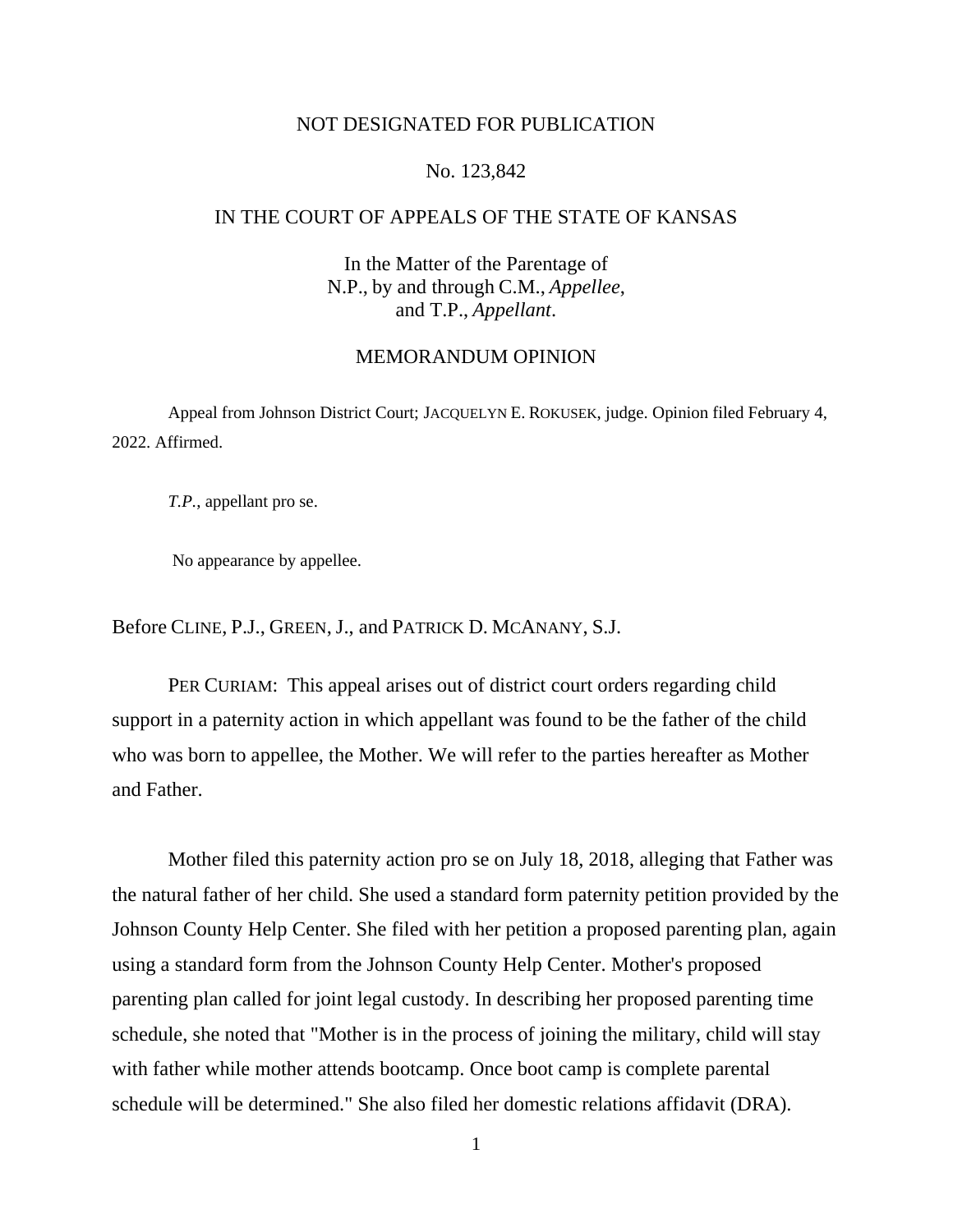On August 27, 2018, Father filed his voluntary entry of appearance, an acknowledgment of paternity, and his DRA.

The district court took up Mother's petition on September 24, 2018. We have no transcript of the proceedings, but the Journal Entry of Paternity filed that day discloses the following.

Both Mother and Father appeared pro se for the hearing that day. They used a standard form Journal Entry of Paternity from the Help Center to memorialize the proceedings. Both parties signed the journal entry and it was then signed by the district court judge and filed with the court. The journal entry states that Father was found to be the father and "owes a duty to support." The court ordered Father to pay child support of \$250 per month effective January 1, 2019. The court approved the agreed parenting plan, which was signed by both parties and left open the issue of parenting time based on Mother's anticipated entry into the military.

There was a bench note entered that day, but we find no authority that gives weight to a bench note when the court has entered a journal entry to memorialize the proceedings.

In April 2019, Father and Mother executed an Agreed Joint Parenting Plan. Mother had retained counsel by this time. This proposed parenting plan stated that "Mother shall pay to Father child support as set out in the Child Support Worksheet filed herewith." The record does not disclose what worksheet the proposed parenting plan was referring to. Moreover, there is nothing in the record to indicate that this proposed plan was ever approved and adopted by the district court.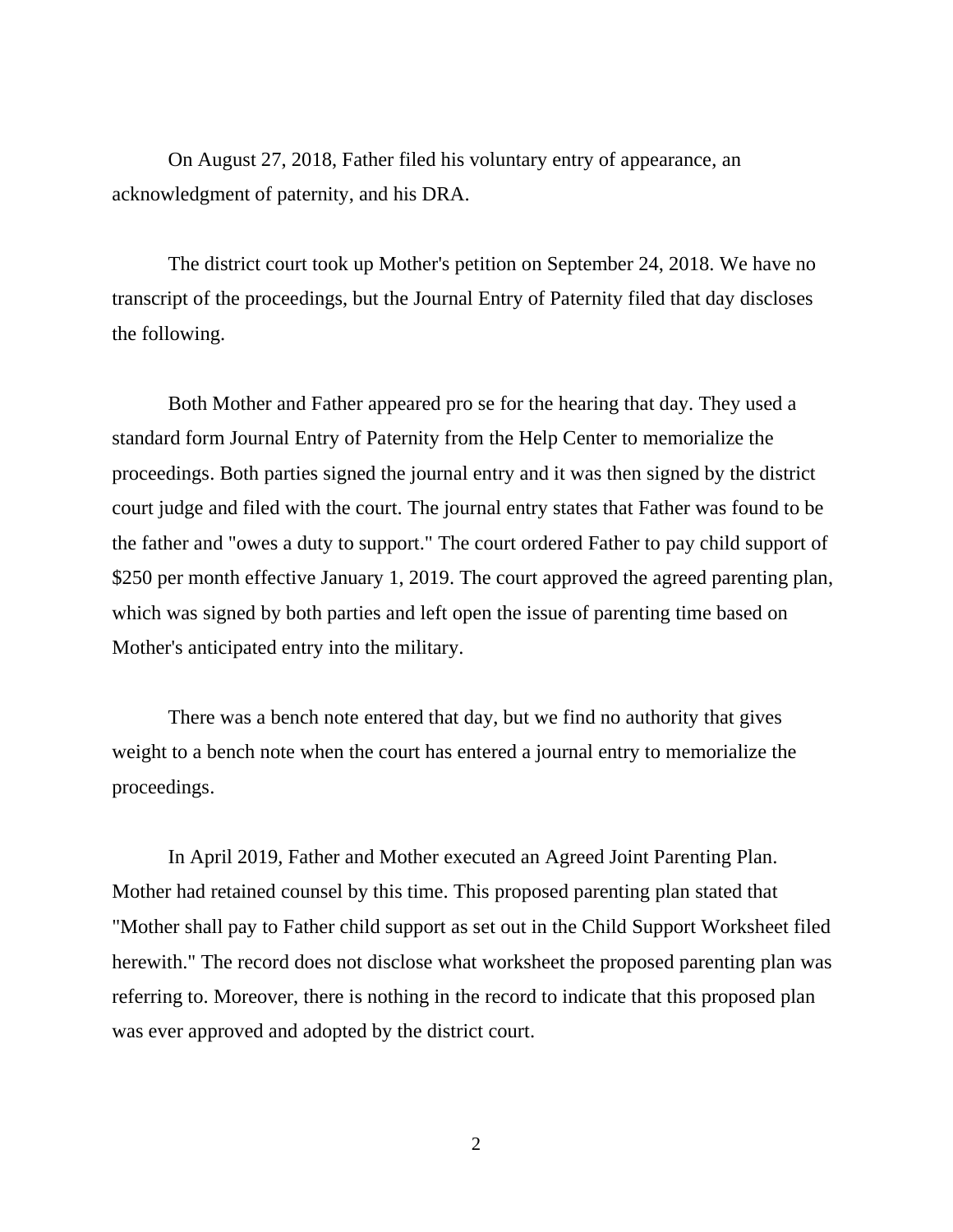On January 13, 2020, the court, noting Father's delinquency, ordered him to appear for failing to comply with the court's child support order.

By February 2020, Father had retained counsel to represent him in this matter. On February 5, 2020, Father moved to set aside the original September 24, 2018 journal entry of child support. He asserted in his motion that "by mistake or inadvertence the Journal Entry stated that [he] was to pay child support" and that his obligation "was contrary to the facts of the case." Father requested that his support obligation and the claimed arrearage be set aside.

That same day Father moved to modify the September 2018 child support order, claiming that Father "was to have custody of the minor child, at least on a temporary basis." Father asserted that he had the child most of the time and it was unjust to have him pay child support to Mother. Father requested a modification order to "provide that he does not owe any child support and that he never owed any child support."

On February 17, 2020, Mother, responded that she did not enlist in the military as was contemplated in the proposed plan. Besides, she asserted, Father's motion to set aside the support order was barred by the one-year time limit of K.S.A. 2020 Supp. 60-260(c). She also opposed Father's motion to modify child support.

The initial hearing on Father's failure to pay child support and other motions was held on February 18, 2020. Both parties appeared with counsel. We have no transcript in the record for this hearing, but the journal entry stated that Father's counsel asserted that Father had not made support payments because the child was in his custody, and it was Father's understanding that Mother was supposed to make support payments. Mother's counsel confirmed that Mother did not enlist in the military. The journal entry states that "[b]oth parties [made] statements regarding the current custody arrangements," but there is no record of what was said about the current arrangement. The matter was continued.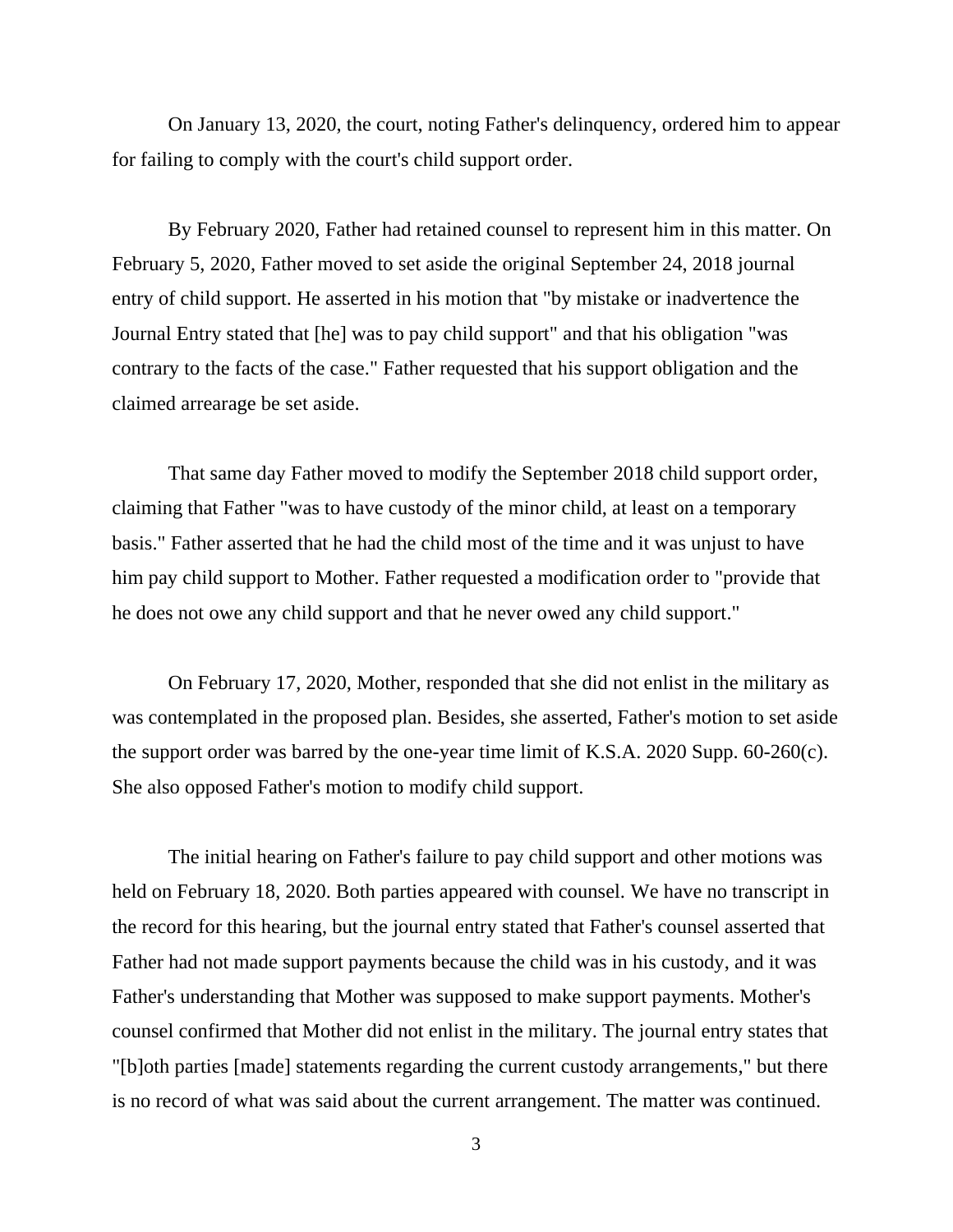On March 2, 2020, Mother moved to modify the parenting plan and the amount of child support. She alleged that the proposed April 2019 parenting plan was filed, but "no Journal Entry or Order of this Court was ever entered so as to make the Proposed Plan effective or enforceable." She confirmed that she did not enlist in the military and stated that she and Father were parenting their child "equally or nearly equally." But she asserts that when Father's work schedule changed he left the child in the care of others, and Father failed to properly meet the child's needs.

On November 10, 2020, according to the Register of Action maintained by the Clerk of the Johnson County District Court, the court held a pretrial conference regarding the various pending motions. The court scheduled a hearing on the motions for January 29, 2021. As directed by the court, Mother filed her DRA, an amended proposed parenting plan, her witness and exhibit list, and her child support worksheet. The court directed Father to do the same, but he failed to do so.

We have no transcript in the record of the proceedings at the January 29, 2021 hearing. The journal entry states that the court "heard the testimony of the parties." The court denied Father's motion to set aside the September 24, 2018 child support order based on K.S.A. 2020 Supp. 60-260(c) because Father's motion was filed more than one year after the September 24, 2018 journal entry was filed. Moreover, the journal entry "was done by agreement of the parties and not by mistake."

The court adopted Mother's parenting plan with modifications. The court also adopted Mother's proposed child support worksheet and ordered Father to pay child support of \$559 per month effective April 1, 2020.

### ANALYSIS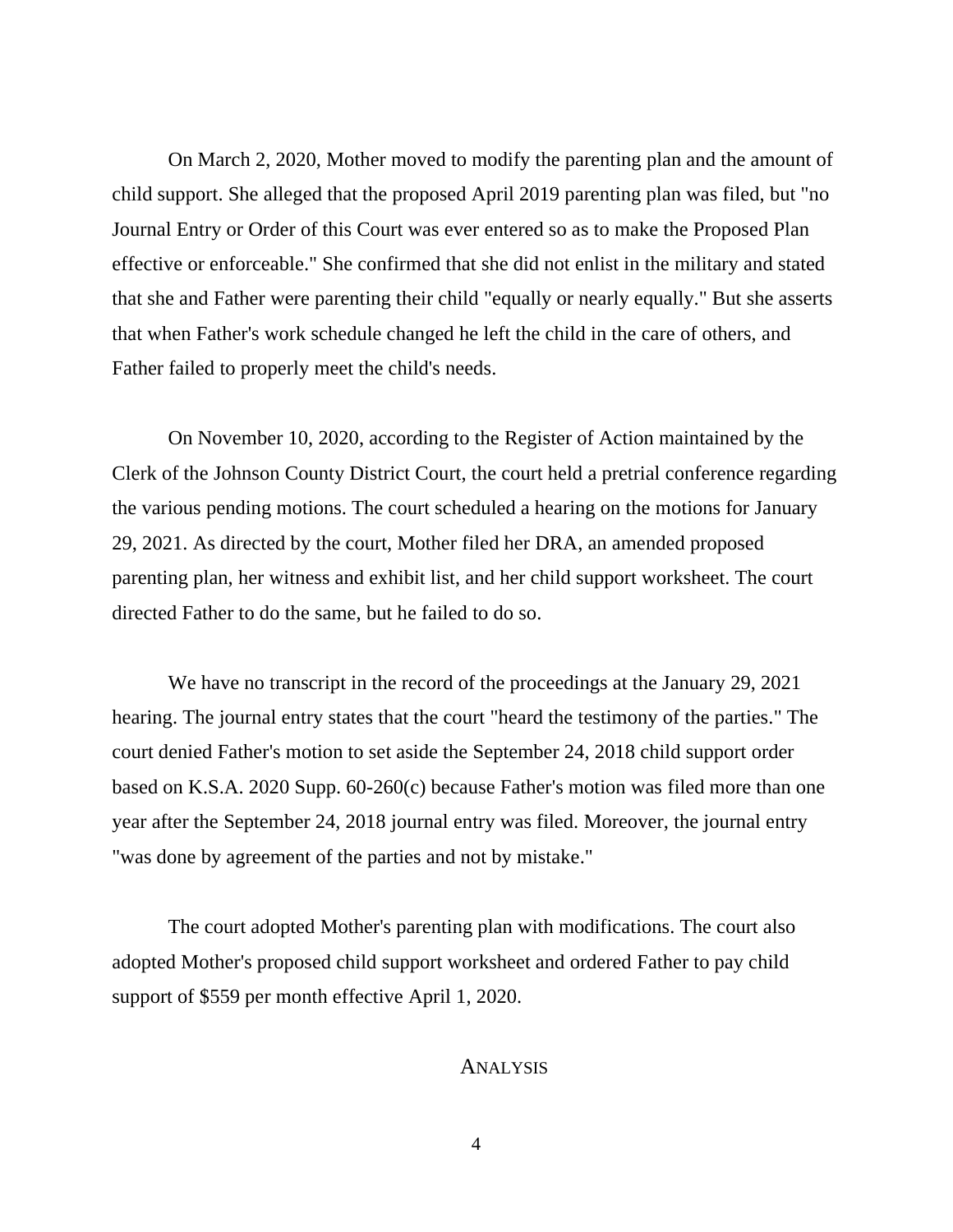Father appeals. Mother has not submitted an appellee brief in response. Father's pro se appellate brief is rather disjointed and, in many respects, extremely hard to follow. His notice of appeal indicates that he is appealing from the district court's order denying his motions (1) to set aside the September 24, 2018 child support order and (2) to modify the court's child support order.

## *The Order for Child Support*

For his first claim, Father argues that the district court's September 24, 2018 child support order ignored the agreement of the parties as to who would pay child support to whom. The journal entry, prepared and approved by the parties and signed by the district court judge, provides that Father will pay \$250 per month to Mother as child support for their child.

We generally review a district court's child support award for any abuse of discretion. *In re Marriage of Skoczek*, 51 Kan. App. 2d 606, 607, 351 P.3d 1287 (2015). But here, Father's notice of appeal states that he is appealing the January 28, 2021 order denying his motion to set aside the September 24, 2018 child support order. Father bears the burden of establishing that the district court erred in refusing to grant relief on his motion. Our initial role is to determine whether Father has demonstrated the inadequacy of the evidence presented to support any findings of fact made by the district court in deciding Father's motion. Then we decide—in our de novo review—whether Father has established that the district court erred in any conclusions of law it derived from the facts that were established. See *Gannon v. State*, 305 Kan. 850, 881, 390 P.3d 461 (2017).

Father's motion was premised on the assertion that "by mistake or inadvertence the Journal Entry stated that [Father] was to pay child support." According to the court's journal entry, the court heard the testimony of both parties. But we do not know what testimony and evidence Mother provided to support the district court's decision to deny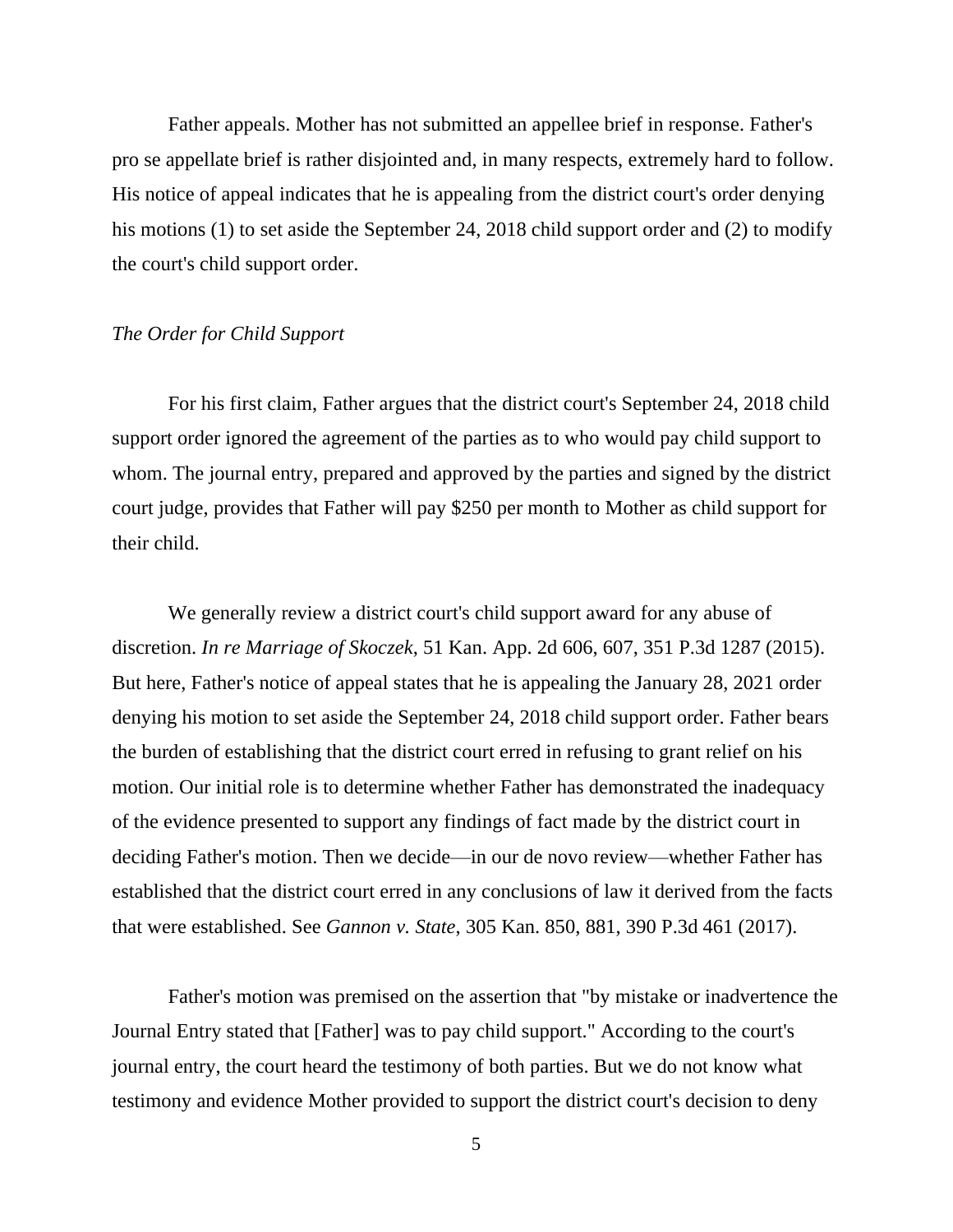Father's motion. We certainly cannot speculate as to what was provided. Nor can we speculate that the evidence presented at the hearing was inadequate to establish the district court's findings and to support the district court's conclusion. Father has the obligation to come forward with evidence on the record that establishes error. *Friedman v. Kansas State Bd. of Healing Arts*, 296 Kan. 636, 644, 294 P.3d 287 (2013). He has not done so.

Father's sought relief on February 5, 2020, when he filed his motion set aside the child support order. Father claimed in his motion that the journal entry was the product of a "mistake or inadvertence." This is consistent with K.S.A. 2020 Supp. 60-260(b)(1), which predicated relief on "[m]istake, inadvertence, surprise or excusable neglect." But under K.S.A. 2020 Supp. 60-260(c), a motion on one of these grounds must be filed within one year after "the entry of the judgment or order, or the date of the proceeding." The district court found that there was no mistake. This left Father with his claimed alternative that the journal entry was prepared and submitted to the district court through "inadvertence." Of course, there is the other possibility—there being no indication that the journal entry was the product of some surprise—that the journal entry was prepared through excusable neglect. But either way—inadvertence or excusable neglect—Father waited too long to raise the issue and, as a result, the district court was without statutory authority to set aside the court's order requiring Father to pay child support. See *Wiechman v. Huddleston*, 304 Kan. 80, 86-88, 370 P.3d 1194 (2016).

But Father argues that the journal entry was the product of "a clerical mistake of oversight and omission" in order to avoid the one-year time limit of K.S.A. 2020 Supp.  $60-260(c)$ . But that is not what he claimed in his motion to set aside the court's child support order. Father claimed in his motion that the journal entry was the product of a "mistake or inadvertence." The parties prepared the journal entry, signed and approved it, and only then submitted it to the court for approval. In his appellate brief Father attempts to explain this away by stating: "Petitioner, and Respondent, appear[ed] pro se and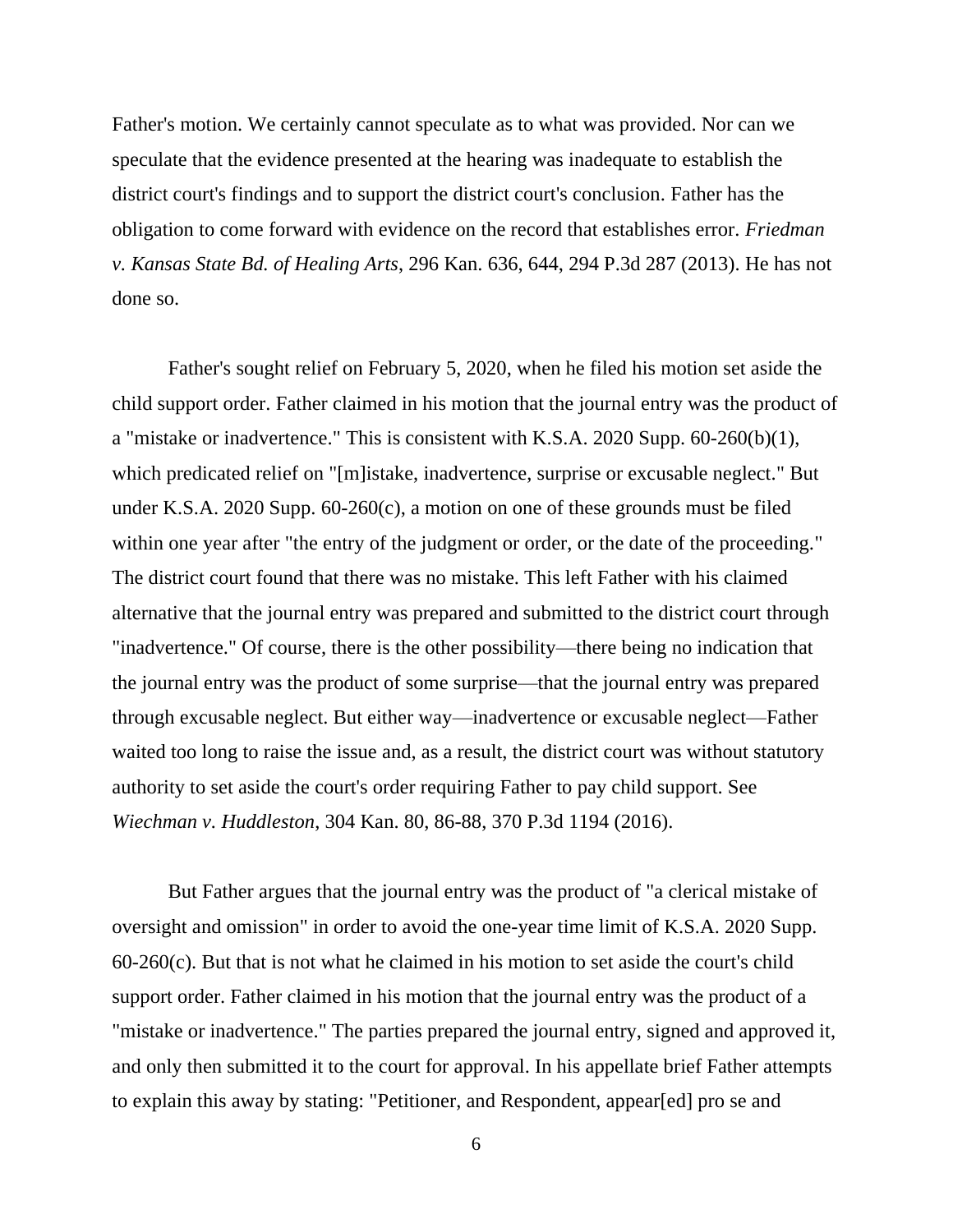inadvertently or without knowledge sign[ed] the document." This falls squarely withing the provision in K.S.A. 2020 Supp. 60-260(b)(1) relating to inadvertence which requires a motion for relief to be filed within one year.

Father also argues that the district court entered the order for child support without regard to the child support guidelines and other relevant evidence. This is a new claim that was not raised before the district court in his February 5, 2020 motions. Generally, issues not raised before the district court cannot be raised on appeal. *Gannon v. State*, 303 Kan. 682, 733, 368 P.3d 1024 (2016). There are several exceptions to this rule, but Father does not explain why we should consider this issue for the first time on appeal as required by Supreme Court Rule 6.02(a)(5) (2022 Kan. S. Ct. R. at 35). See *State v. Godfrey*, 301 Kan. 1041, 1044, 350 P.3d 1068 (2015) (requiring strict enforcement of Rule 6.02[a][5] and holding litigants who fail to comply risk a ruling that the issue is improperly briefed); *In re Estate of Broderick*, 286 Kan. 1071, 1082, 191 P.3d 284 (2008), *cert. denied* 555 U.S. 1178 (2009) (delineating exceptions). Accordingly, we need not consider this newly raised claim.

We find no error in the district court's disposition of Father's claims regarding the September 24, 2018 order for child support.

#### *The Child Support Arrearage*

Next, Father argues the district court abused its discretion when it ordered him to pay the child support arrearage that accumulated between January 1, 2019, and January 29, 2021.

The child support arrearage was for unpaid support from January 1, 2019, when the child support order initially was effective. That was the order we just considered in Father's first claim of error. That support order was never set aside, and the district court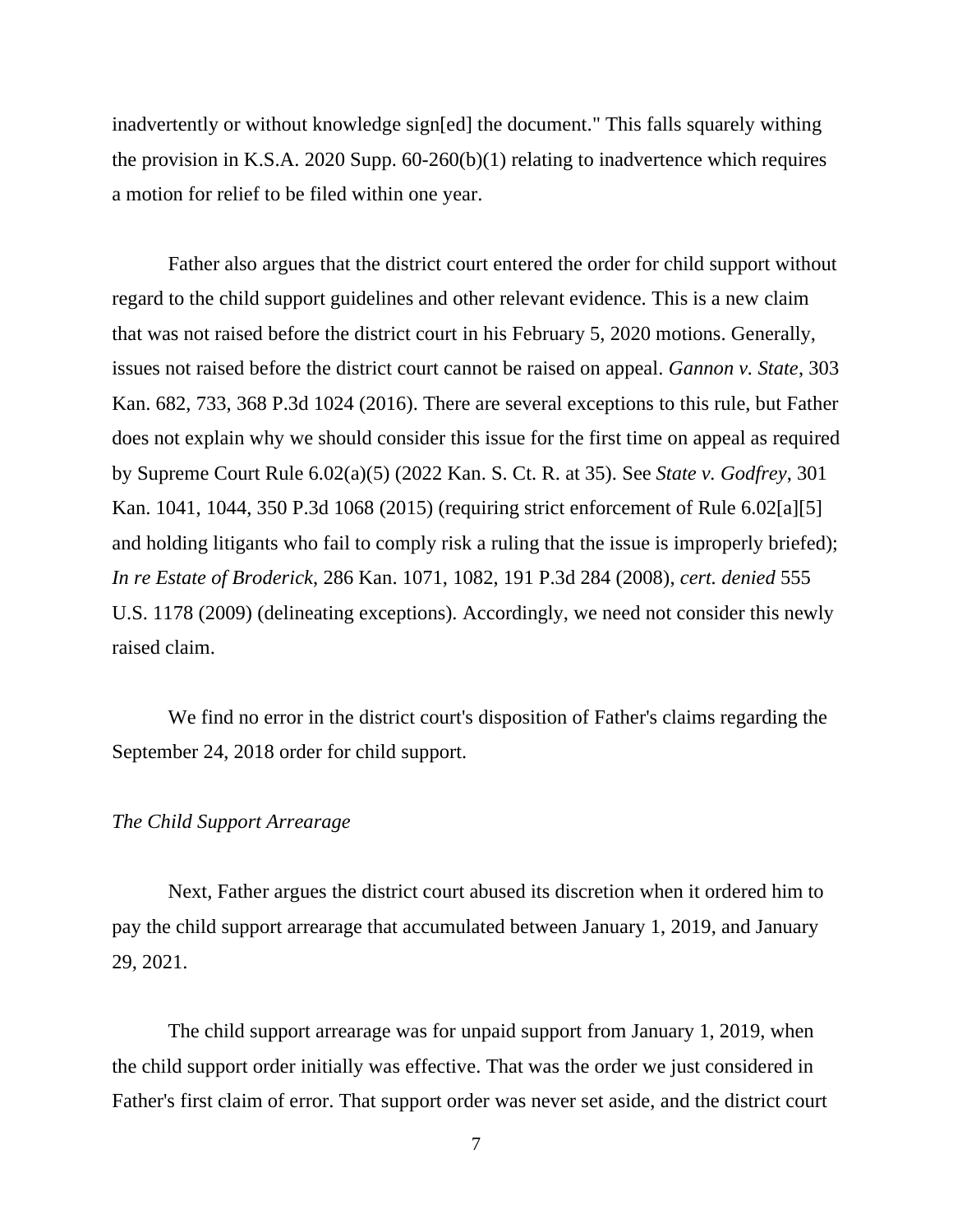refused to set it aside at the January 29, 2021 hearing. We have already ruled that the district court did not err in refusing to set aside the order upon which the arrearage was predicated. Father ignores this fact and argues: "Upon the motion to modify child support, arrearage should not have been awarded from 2018 through 2020 based on Father's consistent parenting time. Child support accumulated prior to March 3, 2020 was accumulated in error."

Father asked the district court to set aside the unpaid support that had accumulated since the support order had first been entered. It would have been error for the district court to do so. Kansas law provides that child support may be modified whenever circumstances make such a change proper, "'but the modification operates prospectively only.'" *In re Marriage of Schoby*, 269 Kan 114, 117, 4 P.3d 604 (2000). Under K.S.A. 2020 Supp. 23-3005(b), an order modifying child support can only be retroactive "to the first day of the month following the filing of the motion to modify." As stated in *In re Marriage of Blagg*, 13 Kan. App. 2d 530, 531, 775 P.2d 190 (1989), "Kansas follows the general rule that, although a trial court has authority to modify a previous support order, the new order cannot increase or decrease amounts past due." Kansas courts have noted that they "have rarely allowed a retroactive order for child support*.*" *In re Marriage of Bunting*, 259 Kan. 404, 410, 912 P.2d 165 (1996). In *Bunting*, our Supreme Court reasoned a retroactive modification was "contrary to the language of [K.S.A.] 60- 1610(a)(1) [now K.S.A. 2020 Supp. 23-3005(b)] and prior case law." 259 Kan. at 411.

The language of K.S.A. 2020 Supp. 23-3005(b), *Schoby*, *Bunting*, and *Blagg*, establish that the district court may not retroactively decrease an amount due for child support—which is what Father was seeking at the district court, and now on appeal.

Also, Father's claim regarding his consistent parenting time fails for lack of support in the record. We have no transcript of the January 29, 2021 proceedings from which we can determine what evidence was presented on the amount of time each parent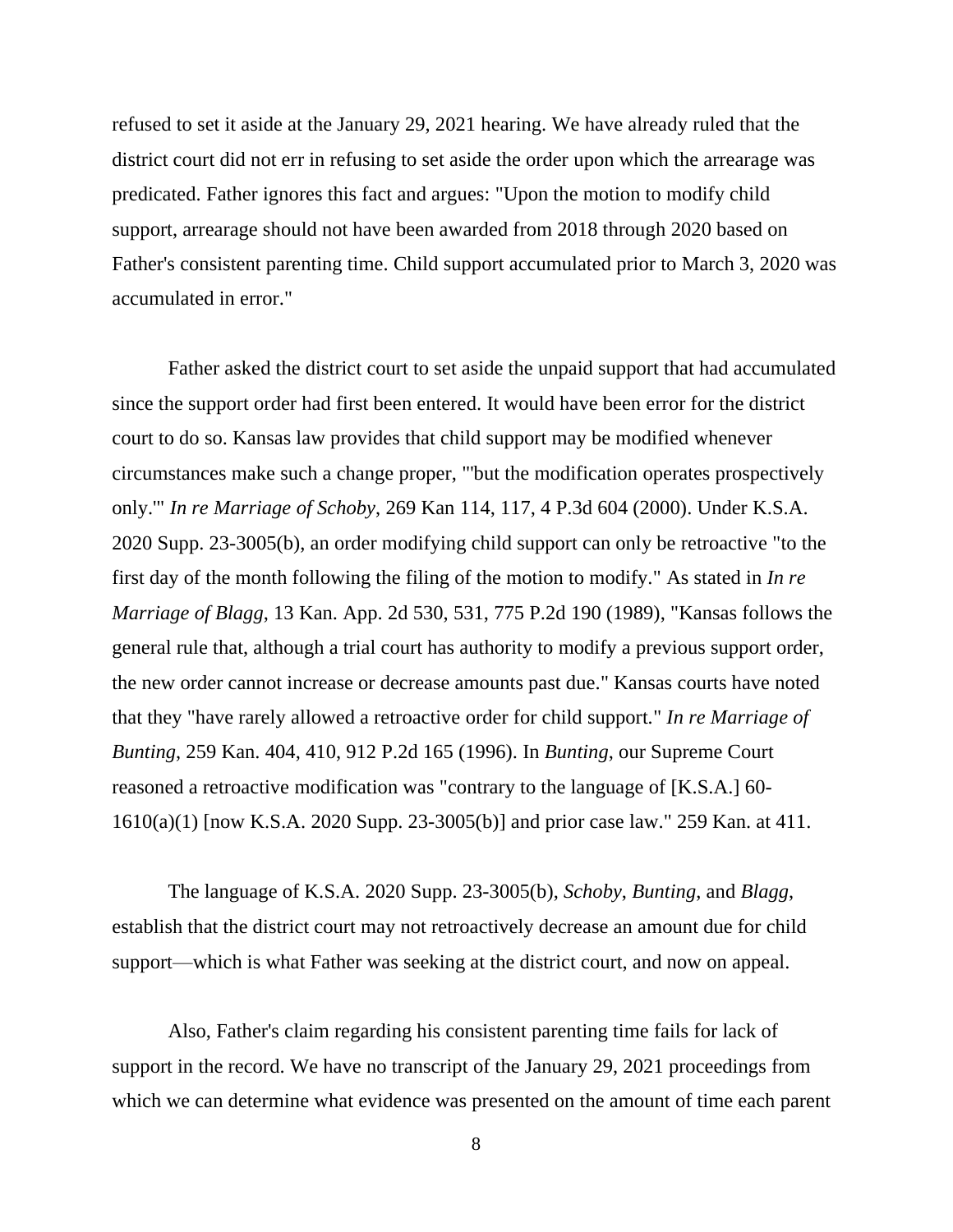spent with the child. The original parenting plan approved by the court simply called for the child to stay with Father while Mother attended bootcamp. But, of course, she never entered the military and never attended bootcamp.

The agreed parenting plan called for a parenting time schedule to be established once bootcamp was over. The parties never submitted an agreed parenting schedule to the district court once it was clear that Mother was not going to enter the military. Instead, Father relies on a claimed de facto plan upon which the parties agreed. But we have no way of knowing what evidence was presented on this point at the hearing. Given the paucity of information about what transpired at the hearing, Father has failed to establish any error by the district court.

Finally, Father apparently misunderstands the retroactivity provision in K.S.A. 2020 Supp. 23-3005(b) cited earlier. Father contends: "On January 29, 2021, district court ordered [Father] to pay arrearage child support in the amount of (\$6500.00) dollars. Although [Mother's] motion to deviate from the Agreed Parenting Plan was not filed until March 3, 2020."

First, the court's journal entry of the January 29, 2021 hearing does not require respondent to pay the arrearage. The court merely modified the child support to \$559 per month "with the Trustee calculating the arrearage that remains due and owing."

Second, Father seems to believe that because Mother filed her motion to modify child support on March 3, 2020, and because an order granting such a motion to modify can only be retroactive to the "first day of the month following the filing of the motion to modify," that has some effect on the arrearage in child support that accrued prior to March 3, 2020. It does not. That arrearage is unaffected by the filing of Mother's motion. The district court made its order for monthly child support of \$559 effective April 1, 2020. Its order had no effect on the outstanding arrearage.